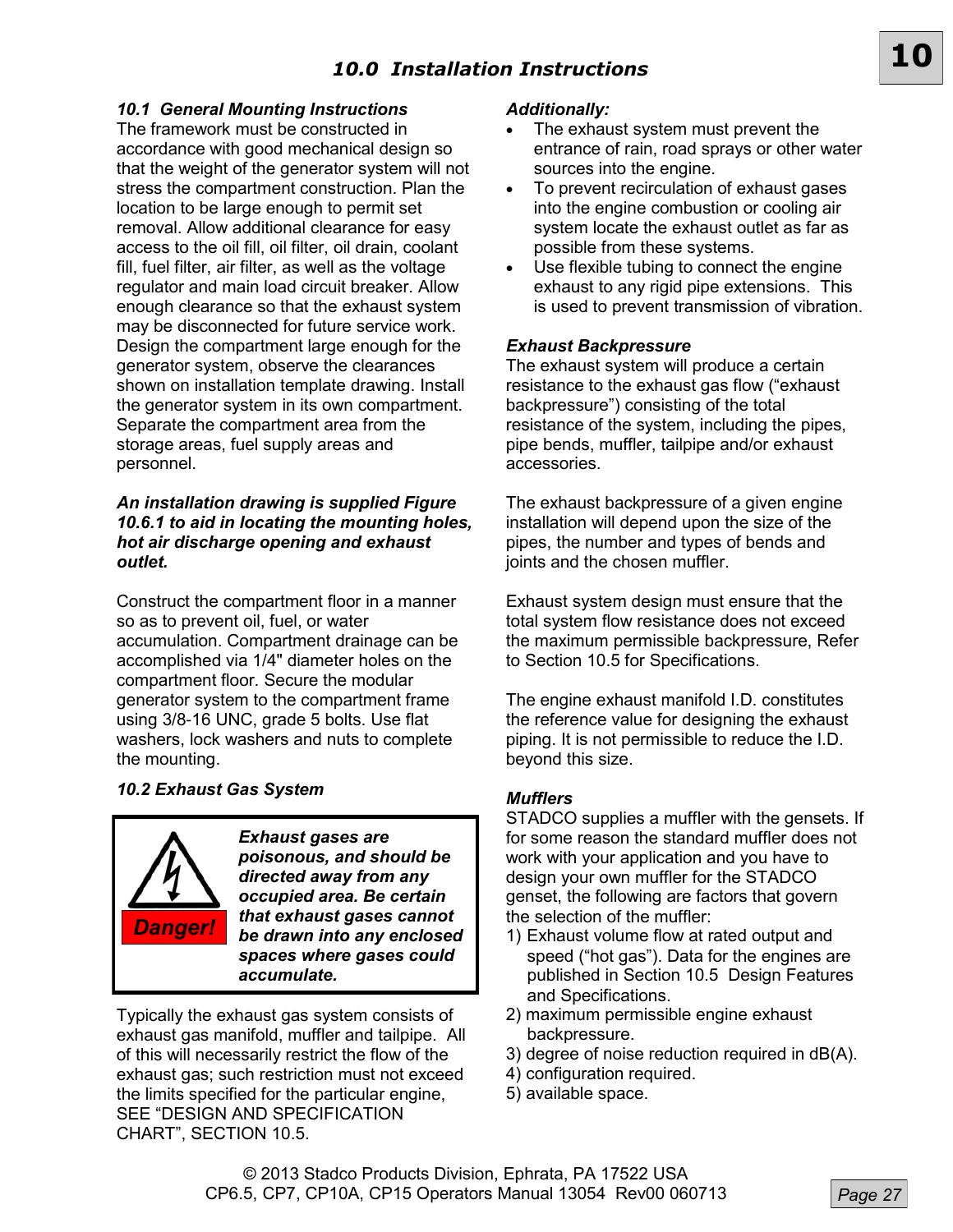Whenever the muffler is not mounted on the engine, suitable engine-muffler connections must be provided. These connections must be as short as possible.

## *Elbows*

Provide sweeping bends to minimize exhaust backpressure. 90º elbows should have a radius not smaller than the pipe I.D.: *Minimum bend radius by size:*

| 1.25 | 3.0 |                                                        |
|------|-----|--------------------------------------------------------|
| 2.0  | 3.0 |                                                        |
|      |     | I NGHU LUULUJ NY JILG.<br>I.D.: 1.5" Min. Radius: 3.0" |

*NOTE: Use of short radius water pipe elbows and/or miter cut elbows is strictly forbidden and may void engine warranty.*

### *Exhaust Connections*

The exhaust outlet should be installed so the exhaust is directed away from any operator station and shall be properly guarded to protect the operator.

The engine is supplied with a flexible exhaust tailpipe *Item#1, Figure 10.2.1*.

Supplied loose with the genset is an exhaust connection adapter *Item#2, Figure 10.2.2* with 1.5" dia. connection pipe.

The installer is required to cut a hole in the compartment floor for connection to exhaust tailpipe connection flange *Item#4* prior to placing generator set in the compartment. After the generator is in place, the exhaust connections can be made. Place the supplied gasket *Item#3* in between the two connection flanges and attach connection flanges with (4) 5/16-18 hex bolts and washers (provided). Finish off the exhaust system by mounting the exhaust muffler and interconnecting with flexible exhaust tubing and clamps.



**Inhalation of exhaust gases can result in severe personal injury or death Be sure that exhaust**  *Danger!* **system does not leak.**



*Figure 10.2.1*



*Figure 10.2.2*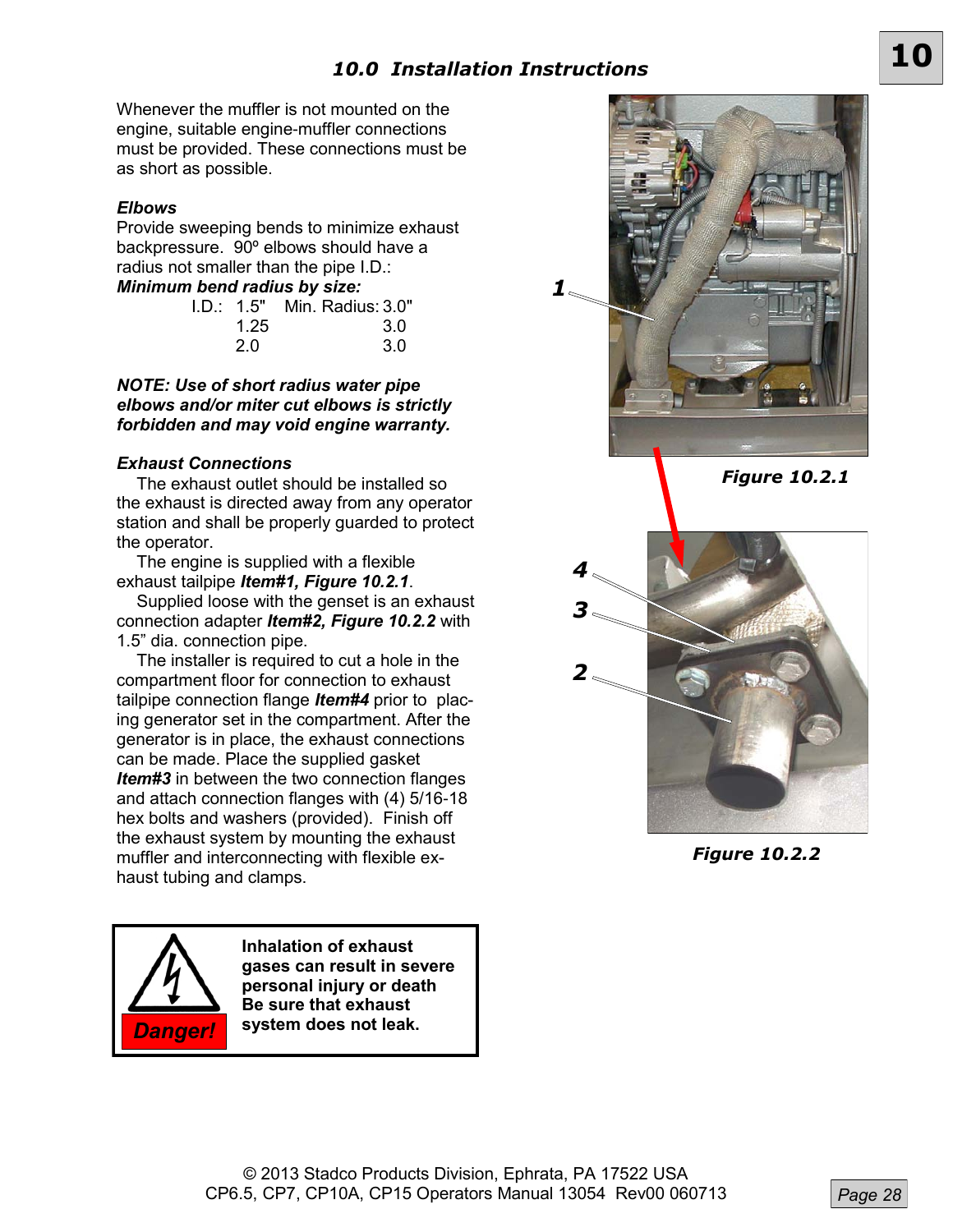# *10.0 Installation Instructions* **10**

## *10.3 Fuel System*

*Refer to Figure 10.3.2 on next page.*

The fuel system for the Mitsubishi L & SL engines require a fuel suction & return line. A hose barb for 1/4" dia. hose has been provided for these connections. See *Figure 10.3.1* for location. If for some reason this connection does not work for your application you can unscrew this fitting and replace with a fitting to meet your needs. The minimum inside diameter for the suction line is 1/4".



*Figure 10.3.1* 

### *Inline Fuel Filter*

Install the inline fuel filter in the Fuel Suction Line, between the fuel tank and the 12VDC fuel pump, in an accessible location (preferably inside the genset compartment) for easy service. Install with arrow in direction of the fuel flow.

Use screw clamps on hoses to prevent leakage and to allow for easy replacement.



The fuel pip-

ing system may consist of both rigid and flexible material. Rigid lines can be made of seamless copper or stainless steel. Metal lines must be thoroughly cleaned prior to installation. When using rigid lines use an approved flexible line to make the connection from rigid lines to fuel connections on engine. The flexible hoses should be capable of operating in a temperature range from -40°F to +200°F without deteriorating and should be compatible with diesel fuel

All fuel pipes must be located in protected areas, away from intensive heat sources (engine exhaust system) and securely

The fuel piping routing must also be carefully designed. Avoid any sharp bend, keep the number of connections to a minimum and do not use excessively long runs.

Any air which has found its way into the fuel system can cause irregular running of the engine and decrease its performance, even leading to stopping of the genset and preventing its restarting. Bleed trapped air from the fuel system as instructed in *Section 11.3*.

Fuel dip tube and/or fuel connections at the fuel tank should be located below fuel level at all times to prevent air cavitation of the fuel system. Fuel suction point in fuel supply tank should be located a minimum of 1 to 1-1/2 inches above the floor of the tank to minimize the pick up of fuel sediment and tank condensate material into the fuel system. The return line must also return below the fuel level to prevent drain back of the fuel system. If the return line does not return below the fuel level a check valve must be installed in the supply line near the fuel tank.

*Note:* If the fuel for the generator is being supplied by the vehicle tank, the supply line must be configured so that it can only utilize 75% of the total tank volume. A fuel check valve can be installed to prevent fuel drain back.

### *IMPORTANT*

Air cavitation causes engine starting problems by virtue of fuel starvation. To avoid this condition, make sure that all joints and connections in the fuel system are 100% air tight. The engine is equipped with an electric fuel transfer pump which feeds the fuel supply from the fuel tank to the fuel filter system and subsequently to the fuel injection pump. Install a fuel check valve in the fuel supply line near the fuel tank if difficulty is encountered with fuel drain back.



*Do not install fuel shut-off valves in the return line of the engine fuel system.* 

© 2013 Stadco Products Division, Ephrata, PA 17522 USA CP6.5, CP7, CP10A, CP15 Operators Manual 13054 Rev00 060713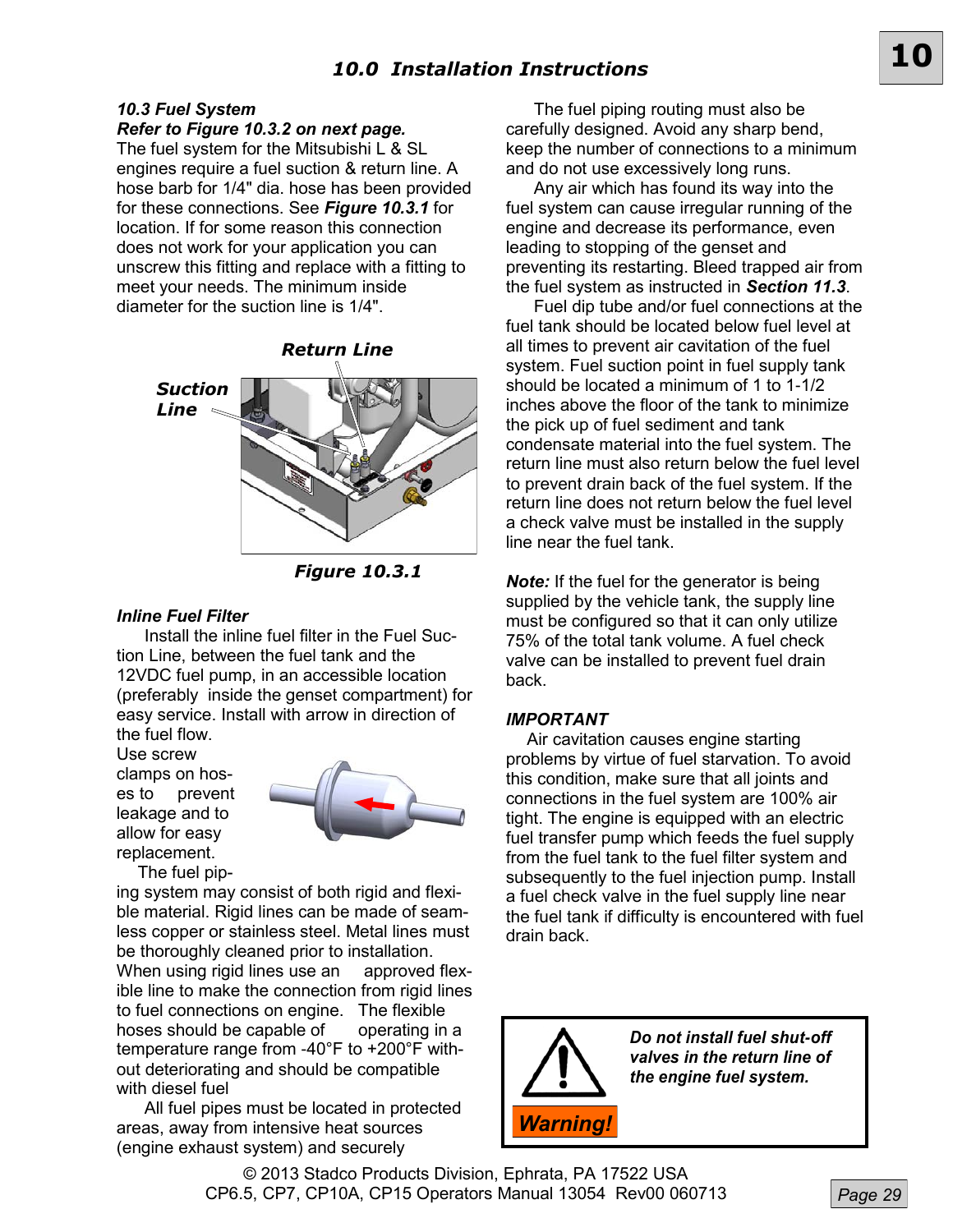*Figure 10.3.2* 



© 2013 Stadco Products Division, Ephrata, PA 17522 USA CP6.5, CP7, CP10A, CP15 Operators Manual 13054 Rev00 060713

*Page 30*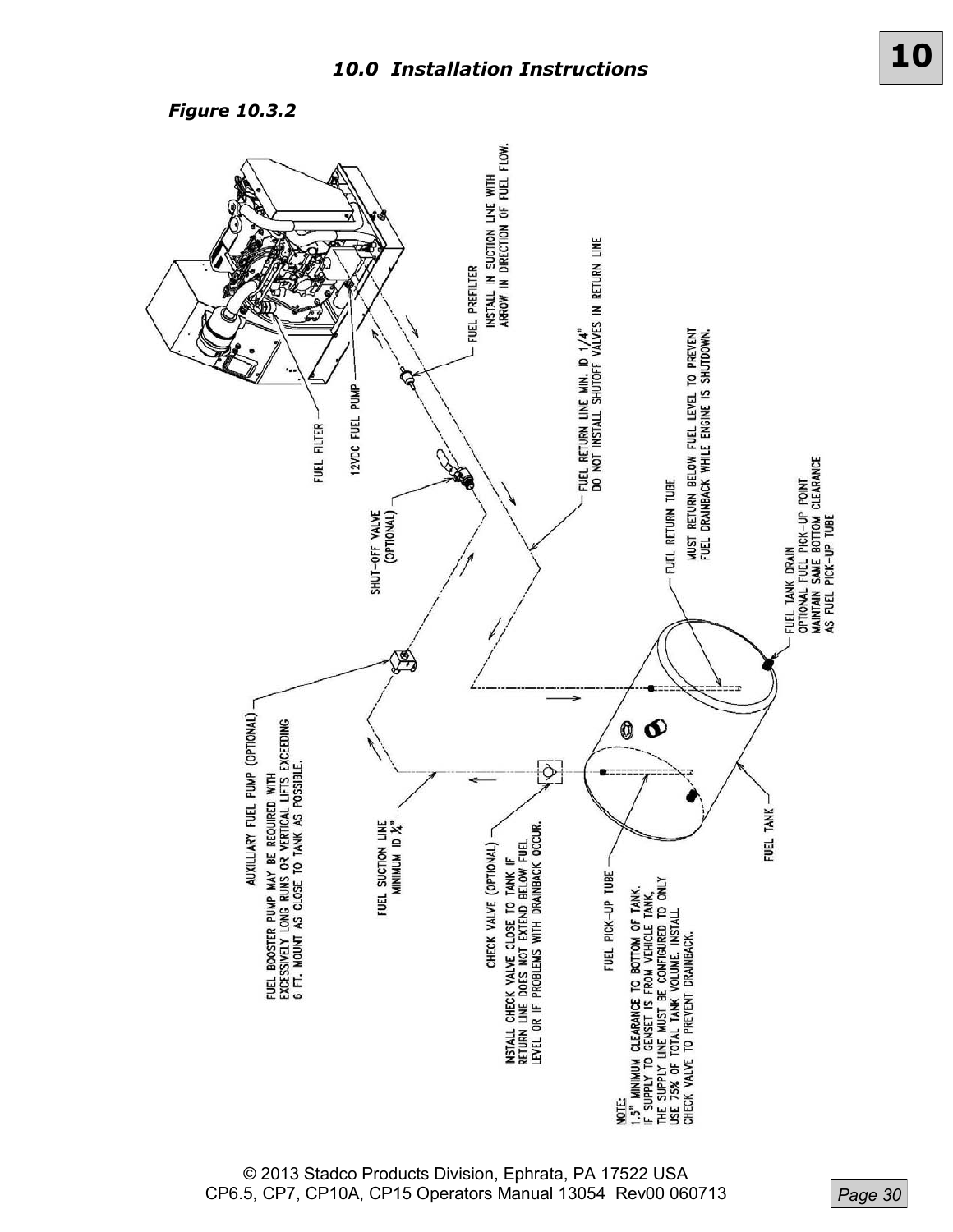# *10.0 Installation Instructions*

### *10.4 Cooling System*

Mitsubishi engines are liquid-cooled diesels. The genset is complete with a heat exchanger which is horizontally mounted between the frame rails of the generator mounting *(SEE FIGURE 10.4.1)* and a cooling fan driven by an A.C. electric motor. For this reason there is no need for special intake ducts to direct the cooling air in and out of the compartment.

However, the installer needs to cut an opening in the floor of the vehicle compartment for cooling air discharging through the heat exchanger (See air flow directions in *Figure 10.4.1*).

An opening is also needed for supplying air to the cooling fan which is located in the generator enclosure on the non-service side of the genset. This opening is best located somewhere away from the discharge of hot air from the heat exchanger and also away from other heat sources such as exhaust piping and mufflers. Cooling air should be supplied through a louvered panel, or a cutout in a side wall whichever the installation permits.

Cooling air inlet and hot air discharge openings must be large enough to permit air flow for full -load operation or the engine will overheat and could result in costly repairs. Inlet and outlet opening must be carefully designed to meet this requirement, see *Section 10.5 & 10.6* for design features.

**10**

*CAUTION: Due to the design of the cooling system and for the safety of any personnel, it is imperative that the generator set is not started unless all panels of the generator/ cooling enclosure are in place. Failure to observe this caution will cause overheating of the engine and will create a danger for the operator.*

### *Special Configuration Bottom air inlet required*

If the configuration of the mounting compartment requires the cooling air inlet opening to be in the floor of the compartment, separation of the hot air discharge and the cooling air intake openings must be ensured (See *Figure 10.4.2)*.



*Figure 10.4.1 Cooling Air Flow Direction 12065*

© 2013 Stadco Products Division, Ephrata, PA 17522 USA CP6.5, CP7, CP10A, CP15 Operators Manual 13054 Rev00 060713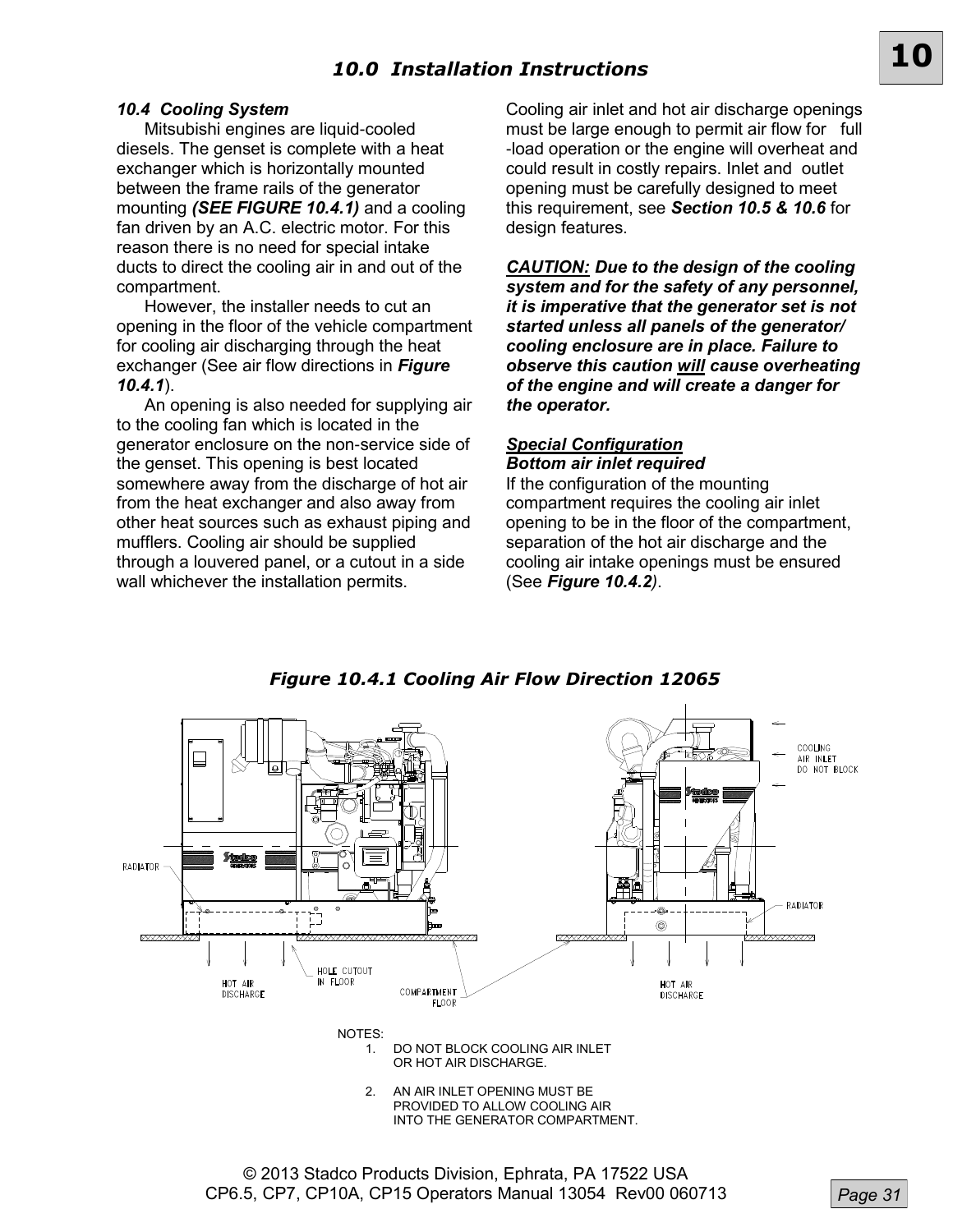## *10.4 Special Configuration cont.*

Provide a duct beneath the floor to discharge the hot air away from the cooling air inlet, this will prevent hot air from being recirculated into the cooling air stream.

**CAUTION:** When designing the discharge duct, make sure the opening of the duct is not in a direction that will "scoop" air when the vehicle is being driven. This will cause road dirt & debris to be forced into the radiator causing it to become contaminated and less efficient.



*Figure 10.4.2*

**10**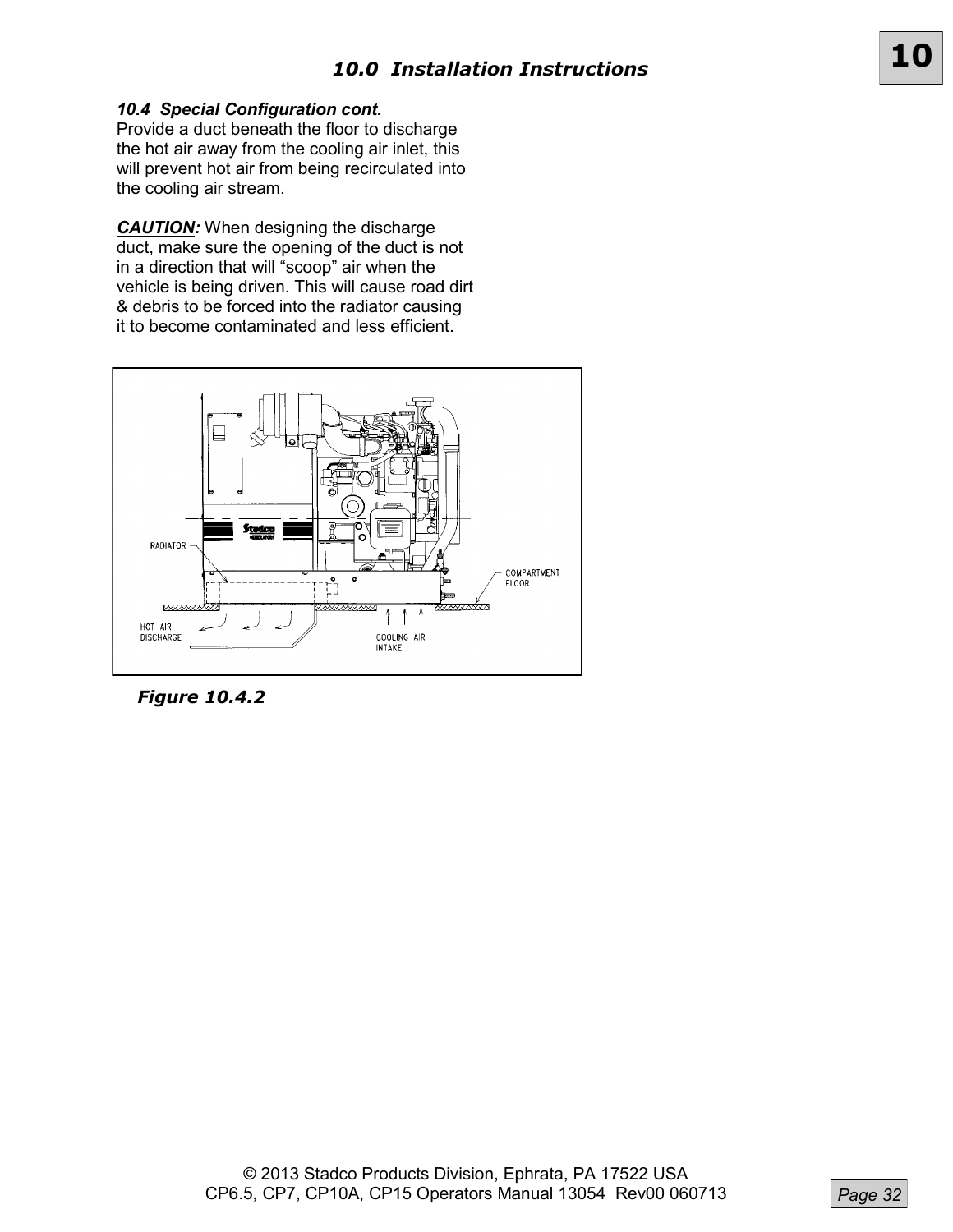|--|

## *10.5 Design Features and Specifications*

| <b>Item</b>                                                   | <b>Unit</b>                  | CP6.5  | CP7            | CP <sub>10</sub> A | <b>CP15</b>                   |
|---------------------------------------------------------------|------------------------------|--------|----------------|--------------------|-------------------------------|
| <b>Engine Speed</b>                                           | <b>RPM</b>                   | 1800   | 1800           | 1800               | 1800                          |
| Engine Model                                                  |                              | L3E    | L3E            | S3L2               | S <sub>4</sub> L <sub>2</sub> |
| Recommended Battery Capacity                                  | <b>CCA</b>                   | 450    | 450            | 700                | 700                           |
| Engine Lube oil Capacity with Filter                          | Quarts                       | $*3.7$ | $*3.7$         | $*4.4$             | $*5.7$                        |
| <b>Combustion Air Flow</b>                                    | <b>CFM</b>                   | 26     | 26             | 36                 | 48                            |
| <b>Maximum Intake Restriction</b>                             | In. H <sub>2</sub> O         | 20     | 20             | 20                 | 20                            |
| <b>Exhaust Gas Flow</b>                                       | <b>CFM</b>                   | 63     | 63             | 63                 | 127                           |
| Max. Exhaust Backpressure                                     | In. H <sub>2</sub> O         | 31.5   | 31.5           | 27.6               | 27.6                          |
| Genset Cooling System Air flow Req'd.                         | <b>CFM</b>                   | 800    | 800            | 1200               | 2200                          |
| Minimum Cross Sectional Area<br>for Cooling Air Inlet         | Sq. In.                      | 100    | 100            | 120                | 150                           |
| ** Cross Sectional Area Required<br>for Cooling Air Discharge | Sq. In.                      | $***$  | $***$          | $***$              | $***$                         |
|                                                               | <b>Generator Rating 60HZ</b> |        |                |                    |                               |
| Standby Rating 60HZ                                           | Watts                        | 6,000  | 7,250          | 10,000             | 15,000                        |
| Continuous Rating 60HZ                                        | Watts                        | 5,000  | 6,000          | 9,000              | 13,500                        |
| Cont. Amps @ 240VAC, 1-Ph. 1.0 PF.                            | Amps                         | 20.8   | 25             | 37.5               | 56.3                          |
| Generator # of Poles                                          |                              | 4      | $\overline{4}$ | 4                  | 4                             |
| Number of Leads                                               |                              | 4      | 4              | 4                  | 4                             |
|                                                               | <b>Generator Rating 50HZ</b> |        |                |                    |                               |
| Standby Rating 50HZ                                           | Watts                        |        | 4,700          | 6,000              | 8,000                         |
| Continuous Rating 50HZ                                        | Watts                        |        | 4,500          | *** 5,500          | *** 7,500                     |
| Cont. Amps @ 220VAC, 1-Ph. 1.0 PF.                            | Amps                         |        | 20.4           | 25                 | 34                            |

## *Figure 10.5.1*

*\* Refer to Section 11.2 for oil fill procedures. Fill to upper marking on dipstick.*

*\*\* Refer to Section 10.6 for opening size.*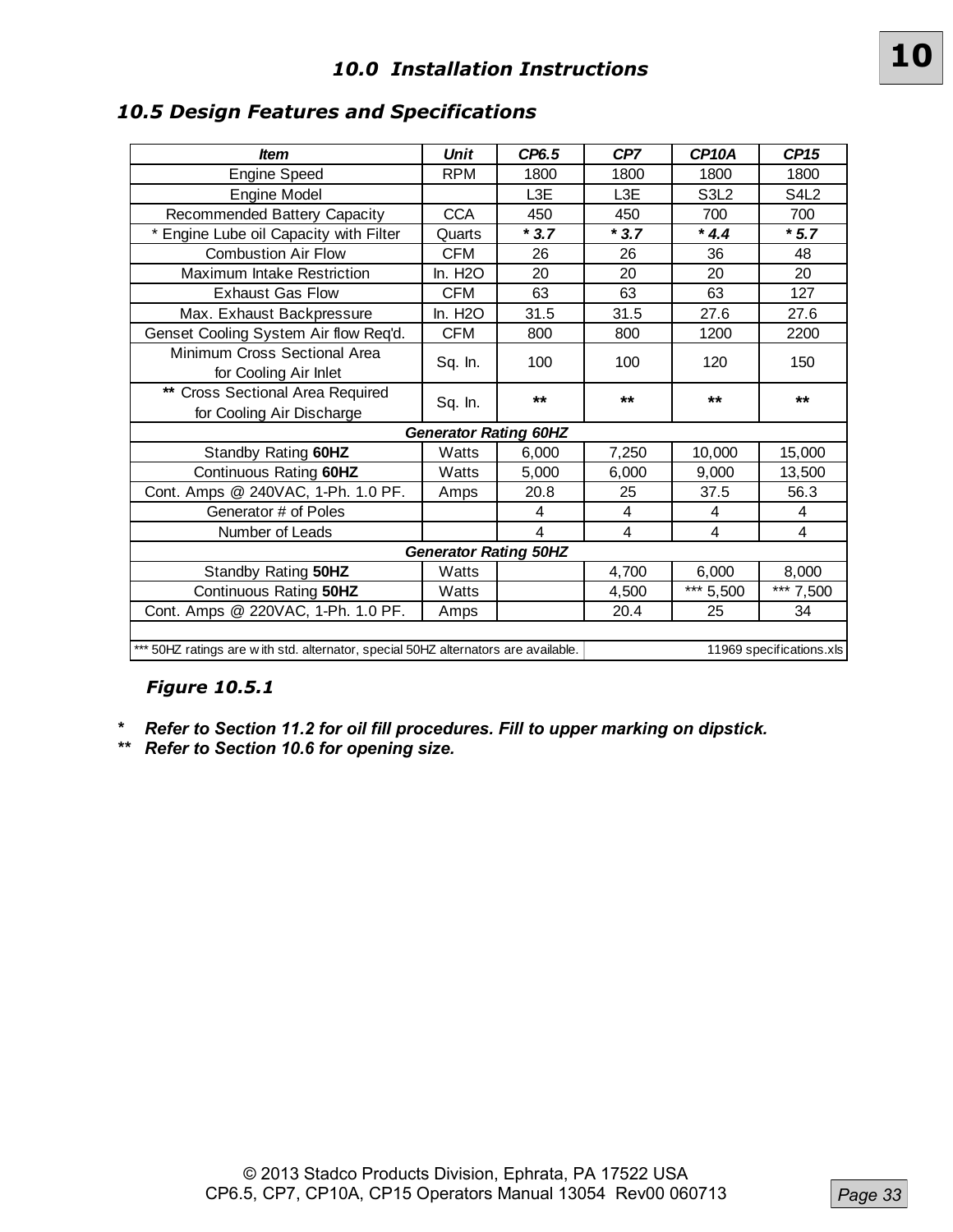*10.6 Installation Floor Plan (Dwg 11963)*



© 2013 Stadco Products Division, Ephrata, PA 17522 USA CP6.5, CP7, CP10A, CP15 Operators Manual 13054 Rev00 060713

*Page 34*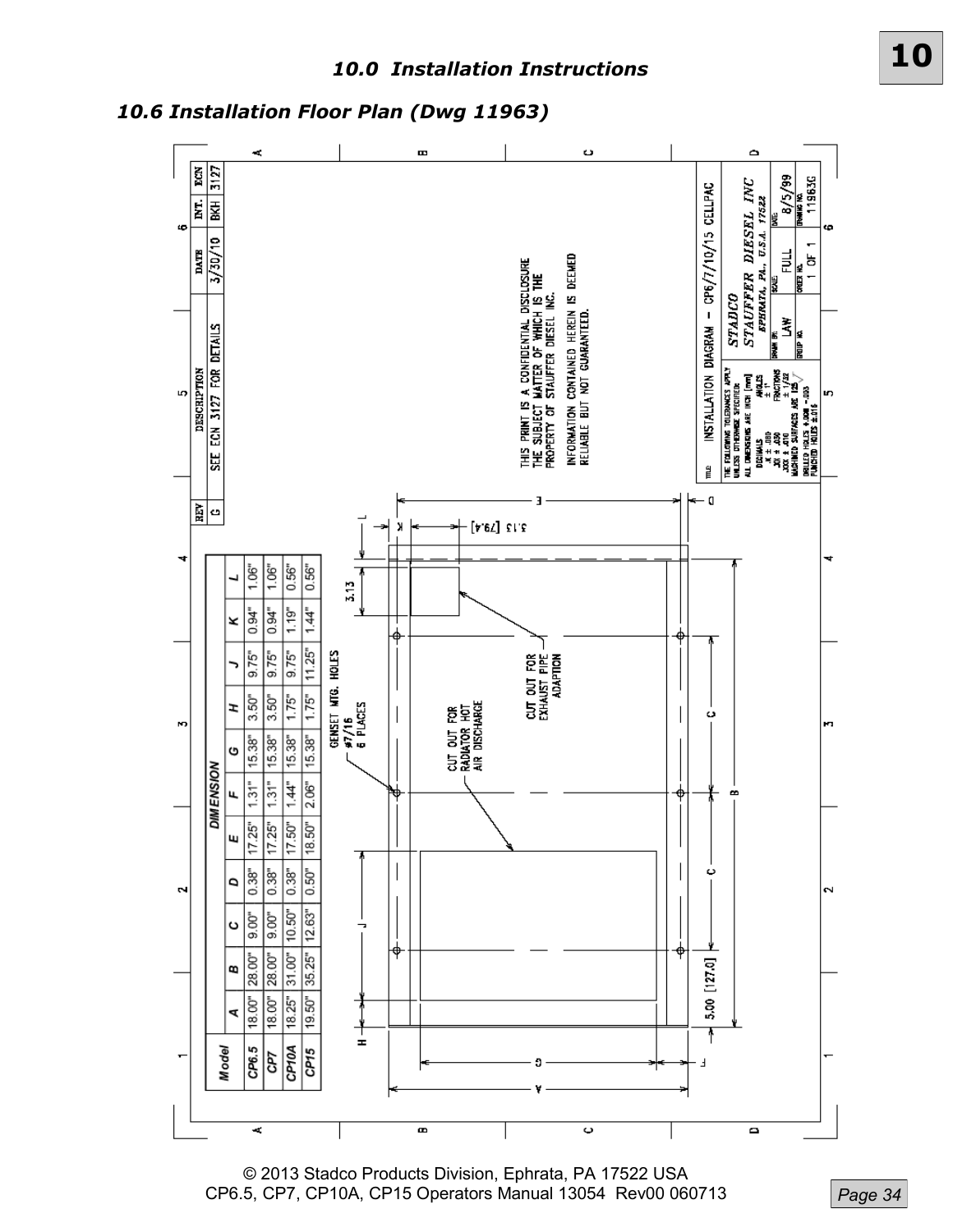## *10.7 Installation Checks Prestart Checks*

Before starting the generator set, perform these steps:

- Check oil level in oil pan (Section 11.2) Check for leaks. See Section 9.1 for the recommended oil and quantity Section 10.5.
- Bleed air from fuel system (Section 11.3).
- Check coolant level (Section 11.6).
- Check Battery connections for tightness.
- Check to make sure that the Load circuit breaker is in the "OFF" position.
- Check all electrical connections and be sure that all bolts have been securely tightened.
- Refer to Installation Review, this section.
- Follow the Start-Up Section in Section 6.

Do not attempt to start generator system until all Installation Review questions have been answered satisfactorily. Once this has been done, proceed to the Operator's Section for the Start-Up sequences.

## *Installation Review*

Prior to initial start-up of the generator system, address each of the following installation review items; correct as necessary.

- Is the generator mounted securely to the floor of compartment? (*Section 10.1*)
- Is there adequate airflow openings both for inlet airflow and discharge airflow? (*Section 10.4, 10.5 & 10.6*)
- Are all the generator power output cables routed in such a way as to prevent chaffing?
- Are the power output cables of the generator connected properly & tightened? (See Wiring Diagrams *Section 8.3*)
- Are the battery cables connected properly & tightened? (*Section 7.2*)
- Are the 12VDC control system plugs wired & connected properly? (*Section 7.3 & 7.4*)

### *Can the following Routine Maintenance be Performed?*

- Change oil & filter, fuel filter and air filter.
- Check the valve clearance.
- Check oil level in engine.
- Check coolant level.
- Fill & Drain the radiator.
- Operate main load circuit breaker.

```
NOTE Are electrical junction boxes adequately 
sealed, and of adequate size for the 
power circuit?
```
**10**